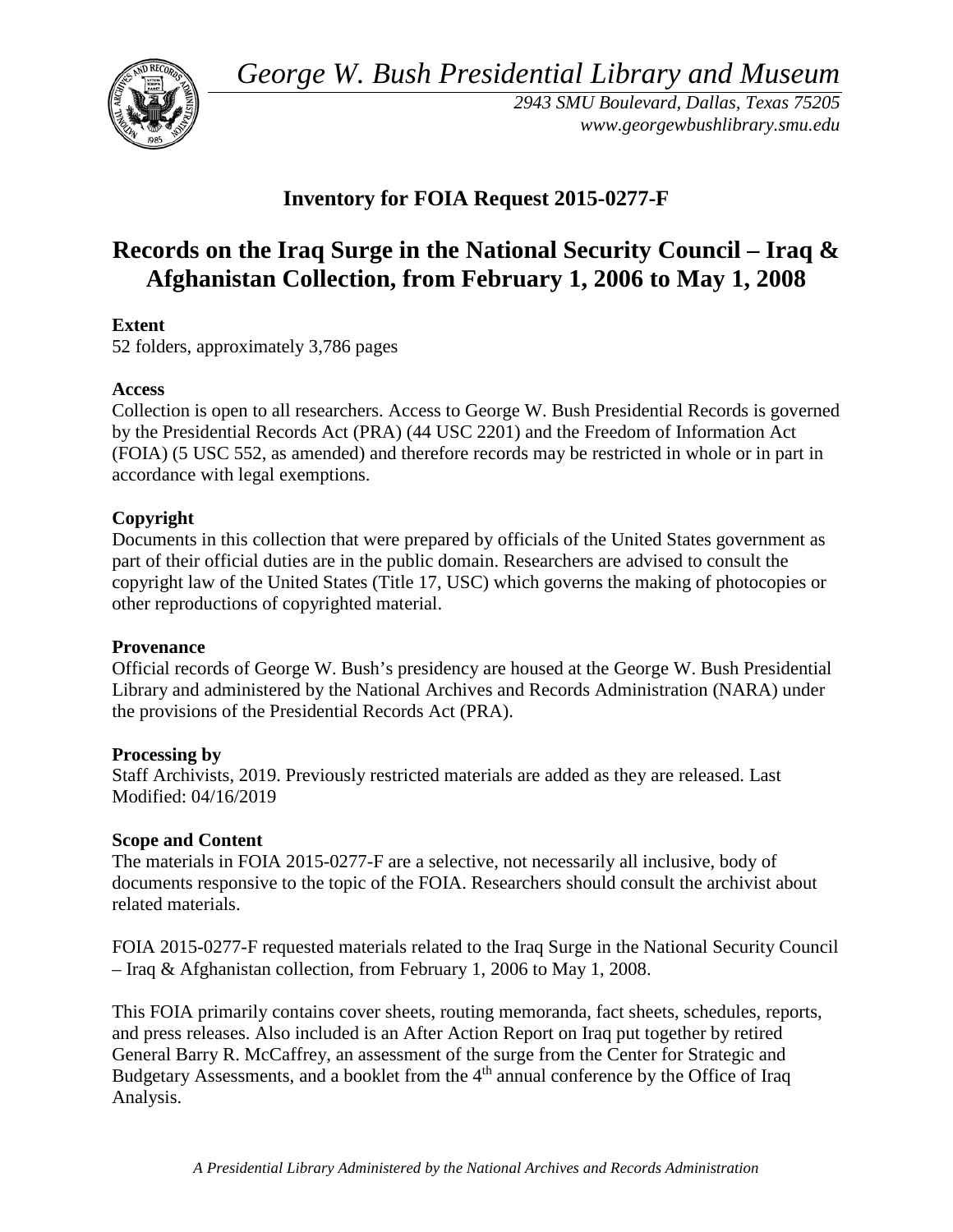Security classification and/or exemptions of the Freedom of Information Act. It should be noted that many of the documents in this FOIA have been closed due to National

#### **System of Arrangement**

 The materials in FOIA 2015-0277-F are a systematic body of documents responsive to the topic of the FOIA. Researchers should consult an archivist about related materials.

Documents responsive to this FOIA were found in these collection areas – Staff Member Office Files.

Staff Member Office Files are maintained at the folder level by staff members within their individual offices and document all levels of administration activity.

Staff Member Office Files are processed at the folder level, that is, individual documents are not selected and removed from a folder for processing. While this method maintains folder integrity, it frequently results in the incidental processing of documents that are not wholly responsive to the subject area.

The following is a list of documents and processed in response to FOIA 2015-0277-F:

#### **Box 1**

#### **Staff Member Office Files**

National Security Council - Iraq and Afghanistan

Gallagher, John - Subject File

Iraq/Afghanistan TPs [1]

Iraq/Afghanistan TPs [2]

Iraq/Afghanistan TPs [3]

Miscellaneous Iraq/Afghanistan Strategy Ideas and Briefs

#### Kitrinos, Robert

DIA Iraq Update

 Iraq - After Action Report: Iraq, 12/05/2007 - 12/11/2007, General Barry R. McCaffrey, USA (Ret.), 12/13/2007

Surge

Lute, Douglas (Doug)

 CODEL - Iraq - Afghanistan, July 2007 - December 2007 [2] AFGHAN/IRAQ [1] AFGHAN/IRAQ [2] CODEL - Iraq - Afghanistan, July 2007 - December 2007 [1]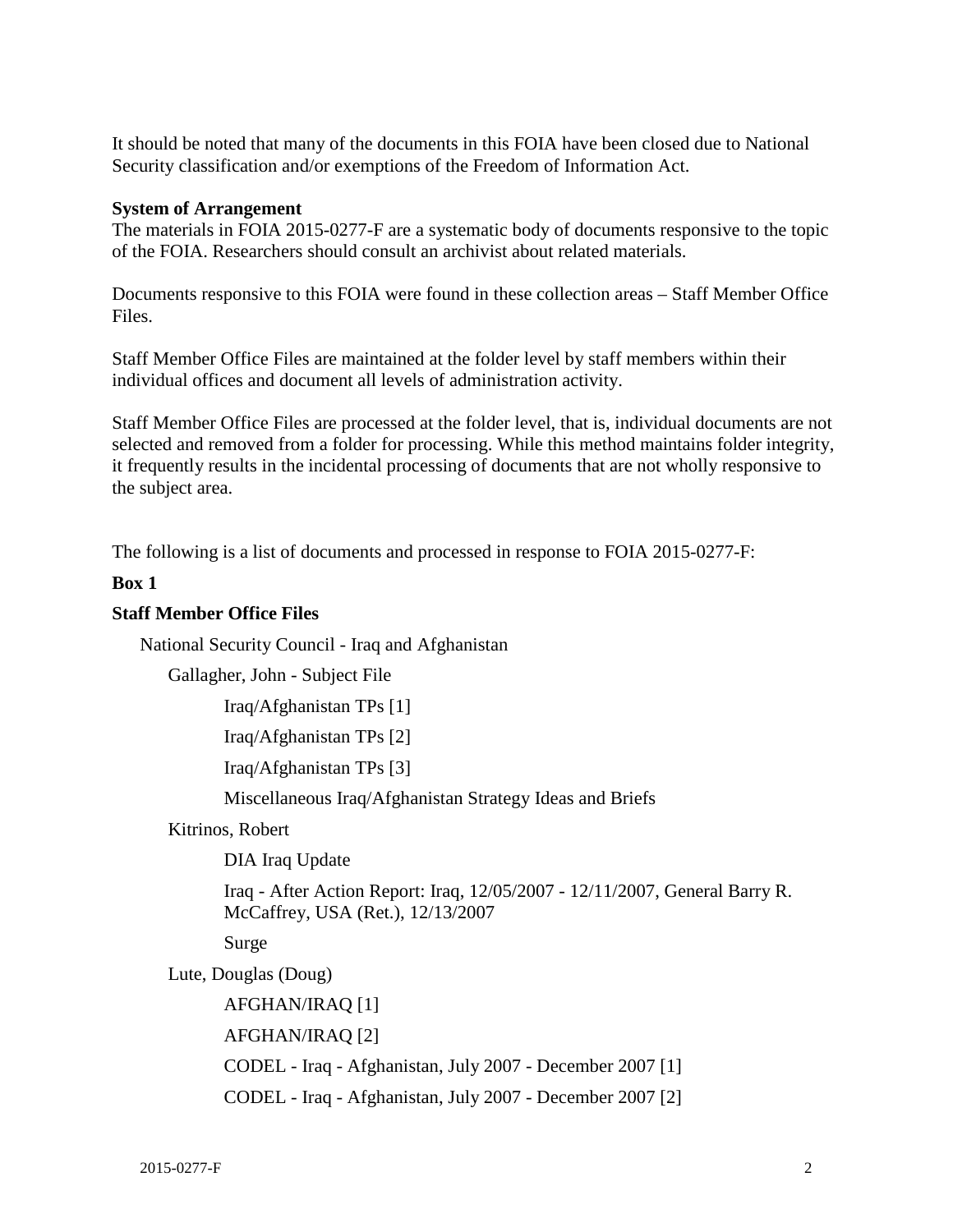CODEL - Iraq - Afghanistan, July 2007 - December 2007 [3] [Iraq] [Iraq Meeting, 02/14/2008] [Iraq Resources Review, 04/02/2008] [Meeting with the Iraqi National Security Advisor Muwaffak al-Rubaie] NSC, Iraq/Afghanistan, July 2007 - December 2007, Assessing the Surge, September 2007 POTUS Note, Iraq/Afghanistan, October 2007 - December 2007 [1] POTUS Note, Iraq/Afghanistan, October 2007 - December 2007 [2] POTUS Note, Iraq/Afghanistan, October 2007 - December 2007 [3] POTUS Note, Iraq/Afghanistan, October 2007 - December 2007 [4]

#### **Box 2**

National Security Council - Iraq and Afghanistan

McGurk, Brett

Report to Congress, Iraq, April 2008

 Binder - Iraq Strategic Review Preliminary Documents, November 2006 [Folder 1]

 Binder - Iraq Strategic Review Preliminary Documents, November 2006 [Folder 2][1]

 Binder - Iraq Strategic Review Preliminary Documents, November 2006 [Folder 2][2]

 Binder - Iraq Strategic Review Preliminary Documents, November 2006 [Folder 2][3]

Strategic Review Materials: Binder - Iraq Informal Review Materials

Strategic Review Materials: Binder - Iraq Strategic Review Preliminary Documents, November 2006

#### Milley, Stephanie

Binder - Iraq Briefing Book for LTG Doug Lute, USA, October 2007 [1]

Binder - Iraq Briefing Book for LTG Doug Lute, USA, October 2007 [2]

#### Ollivant, Douglas (Doug)

Booklet - After Action Report: Iraq, 12/05/2007 - 12/11/2007

Booklet - National Action Plan to Combat Foreign Fighters (Iraq), 06/27/2006

O'Sullivan, Meghan

NSC Iraq Meeting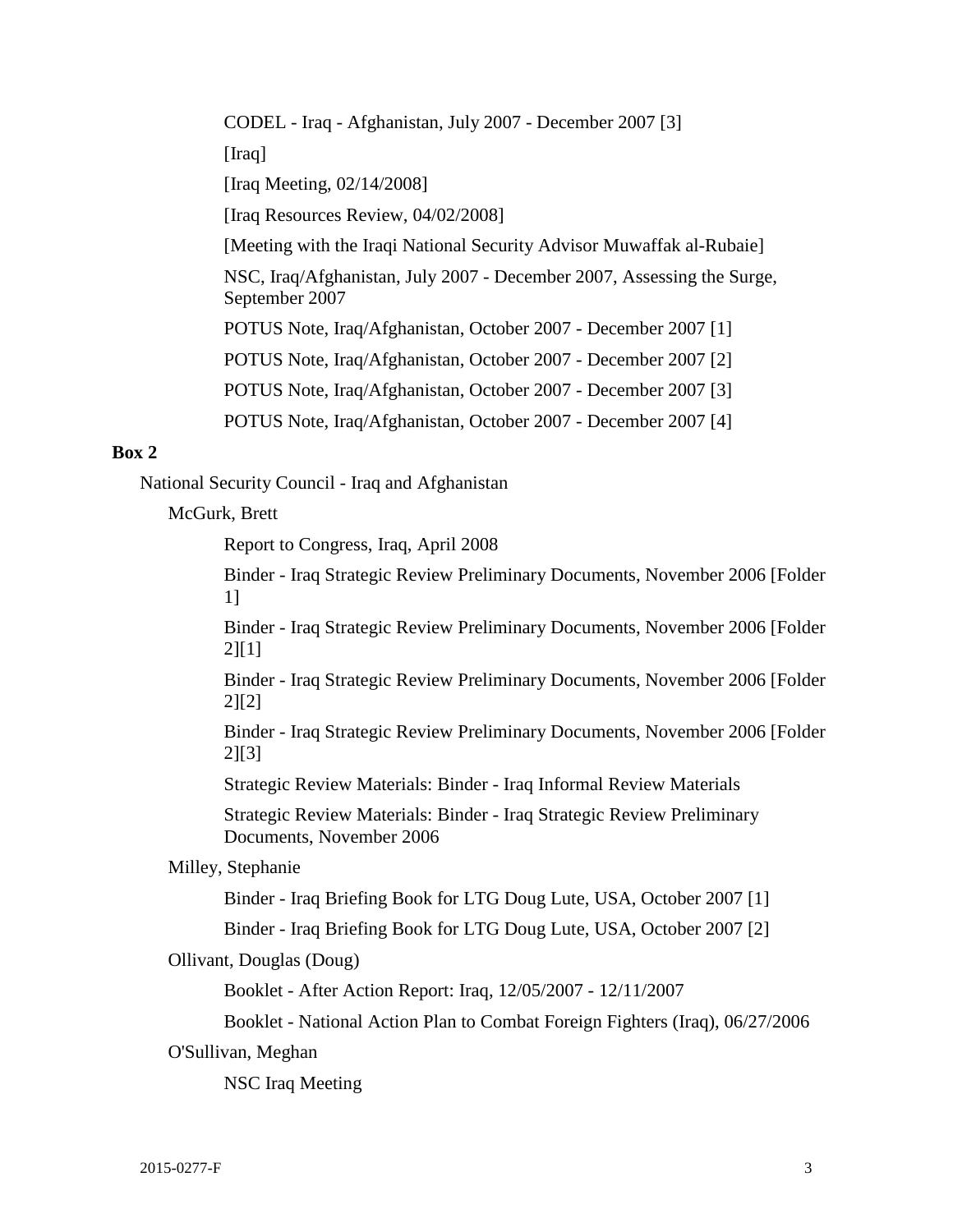## Slotkin, Elissa

 [Iraq: Promoting Engagement and Reconciliation, 02/20/2008 - 02/21/2008] Background on Surge (Strategy Review, November 2006 - December 2006) Tien, Jonathan (John) Iraq Deputies Iraq Roll-Out, January 2007

PC Paper: Iraq Reviews

## **Box 3**

National Security Council - Iraq and Afghanistan

Wallace, Michael

Deputies Iraq PC Road Maps [1]

Deputies Iraq PC Road Maps [2]

## Wolff, Terry

Iraq SOCs (Summaries of Conclusion) Regional Way Forward